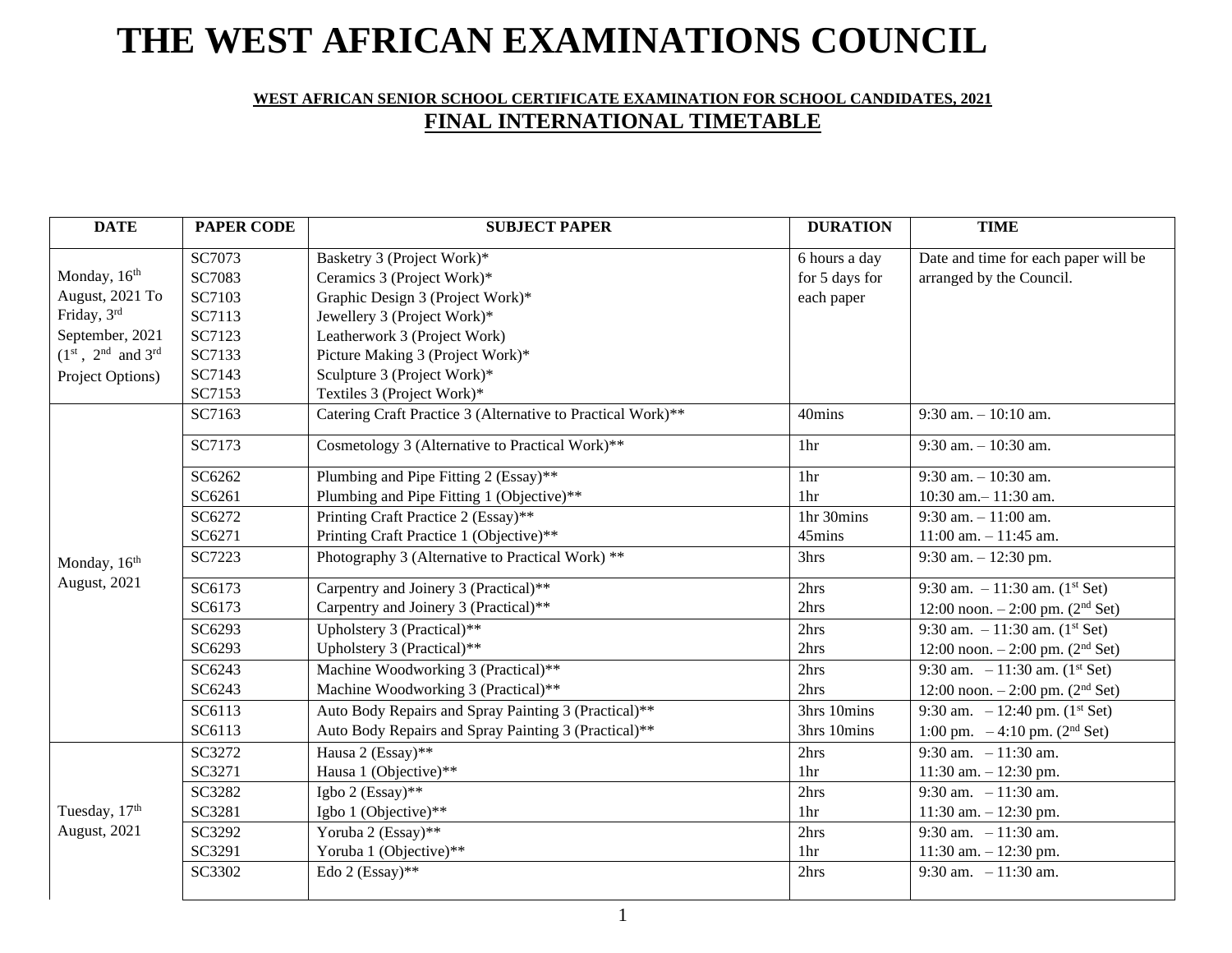| SC3301 | Edo 1 (Objective)**    | 1hr             | 11:30 am. $- 12:30$ pm.  |
|--------|------------------------|-----------------|--------------------------|
| SC3312 | Efik 2 $(Essay)**$     | 2hrs            | 9:30 am. $-11:30$ am.    |
| SC3311 | Efik 1 (Objective)**   | 1 <sub>hr</sub> | $11:30$ am. $-12:30$ pm. |
| SC3322 | Ibibio 2 (Essay)**     | 2hrs            | 9:30 am. $-11:30$ am.    |
| SC3321 | Ibibio 1 (Objective)** | 1hr             | $11:30$ am. $-12:30$ pm. |

| <b>DATE</b>                     | <b>PAPER CODE</b> | <b>SUBJECT/PAPER</b>                                               | <b>DURATION</b> | <b>TIME</b>                                     |
|---------------------------------|-------------------|--------------------------------------------------------------------|-----------------|-------------------------------------------------|
| Wednesday, 18th<br>August, 2021 | SC5183            | Animal Husbandry (Alternative B) 3 (Practical)**                   | 1hr 30mins      | 9:30 am. $-11:00$ am. (1 <sup>st</sup> Set)     |
|                                 | SC5183            | Animal Husbandry (Alternative B) 3 (Practical)**                   | 1hr 30mins      | 11:30 am. $-1:00$ pm. (2 <sup>nd</sup> Set)     |
|                                 | SC6212            | GSM Phone Maintenance and Repair 2 (Essay)**                       | 1hr 35mins      | 9:30 am. $-11:05$ am. 11:05                     |
|                                 | SC6211            | GSM Phone Maintenance and Repair 1 (Objective)**                   | 45mins          | $am. - 11:50$ am.                               |
|                                 | SC1122            | Marketing 2 (Essay)**                                              | 2hrs            | 9:30 am. $-11:30$ am.                           |
|                                 | SC1121            | Marketing 1 (Objective)**                                          | 50mins          | 11:30 am. $- 12:20$ pm.                         |
|                                 |                   | Visit examplaza.com for the questions & answers *                  |                 |                                                 |
|                                 | SC6252            | Mining 2 (Essay)**                                                 | 2hrs 5mins      | 9:30 am. $-11:35$ am.                           |
|                                 | SC6251            | Mining 1 (Objective)**                                             | 40mins          | 11:35 am. $- 12:15$ pm.                         |
|                                 | SC1092            | Bookkeeping 2 (Essay)**                                            | 2hrs            | 9:30 am. $-11:30$ am.                           |
|                                 | SC1091            | Bookkeeping 1 (Objective)**                                        | 50mins          | 11:30 am. $- 12:20$ pm.                         |
|                                 | SC1162            | Store Keeping 2 (Essay)**                                          | 2hrs            | 9:30 am. $-11:30$ am.                           |
|                                 | SC1161            | Store Keeping 1 (Objective)**                                      | 50mins          | 11:30 am. $- 12:20$ pm.                         |
|                                 | SC1112            | Insurance 2 (Essay)**                                              | 2hrs            | $2:30 \text{ pm.} - 4:30 \text{ pm.}$           |
|                                 | <b>SC1111</b>     | Insurance 1 (Objective)**                                          | 50mins          | 4:30 pm. $-5:20$ pm.                            |
|                                 | SC1102            | Data Processing 2 (Essay)**                                        | 2hrs            | 9:30 am. $-11:30$ am.                           |
|                                 | SC1101            | Data Processing 1 (Objective)**                                    | 1 <sup>hr</sup> | 11:30 am. $- 12:30$ pm.                         |
|                                 | SC6123            | Auto Electrical Works 3 (Alternative to Practical Work)**          | 1hr 15mins      | 9:30 am. $-10:45$ am.                           |
|                                 | SC6282            | Radio, Television and Electronic Works 2 (Essay)**                 | 1 <sub>hr</sub> | 9:30 am. $-10:30$ am. 10:30                     |
|                                 | SC6281            | Radio, Television and Electronic Works 1 (Objective)**             | 45mins          | $am. - 11:15$ am.                               |
|                                 | SC6302            | Welding and Fabrication Engineering Craft Practice 2 (Essay)**     | 1hr 30mins      | 9:30 am. $-11:00$ am.                           |
|                                 | SC6301            | Welding and Fabrication Engineering Craft Practice 1 (Objective)** | 1hr             | $11:00$ am. $-12:00$ noon.                      |
|                                 | SC7222            | Photography 2 (Essay)**                                            | 2hrs            | 9:30 am. $-11:30$ am.                           |
| Thursday, 19th                  | SC7221            | Photography 1 (Objective)**                                        | 1hr             | 11:30 am. $- 12:30$ pm.                         |
| August, 2021                    | SC6132            | Auto Mechanical Work 2 (Essay)**                                   | 2hrs 15mins     | 9:30 am. $-11:45$ am.                           |
|                                 | SC6131            | Auto Mechanical Work 1 (Objective)**                               | 45mins          | 11:45 am. $- 12:30$ pm.                         |
|                                 | SC6192            | Electrical Installation and Maintenance Work 2 (Essay)**           | 2hrs 15mins     | 9:30 am. $-11:45$ am.                           |
|                                 | SC6191            | Electrical Installation and Maintenance Work 1 (Objective)**       | 45mins          | 11:45 am. - 12:30 pm.                           |
|                                 | SC6273            | Printing Craft Practice 3 (Practical)**                            | 1hr             | 9:30 am. $-10:30$ am. (1 <sup>st</sup> Set)     |
|                                 | SC6273            | Printing Craft Practice 3 (Practical)**                            | 1hr             | 11:00 am. $- 12:00$ noon. (2 <sup>nd</sup> Set) |
|                                 | SC6263            | Plumbing and Pipe Fitting 3 (Practical)**                          | 1hr 30mins      | 9:30 am. $-11:00$ am. (1 <sup>st</sup> Set)     |
|                                 | SC6263            | Plumbing and Pipe Fitting 3 (Practical)**                          | 1hr 30mins      | 11:30 am. $-1:00$ pm. (2 <sup>nd</sup> Set)     |
|                                 | SC6103            | Air-conditioning and Refrigeration 3 (Practical)**                 | 2hrs            | 9:30 am. $-11:30$ am. (1 <sup>st</sup> Set)     |
|                                 | SC6103            | Air-conditioning and Refrigeration 3 (Practical)**                 | 2hrs            | 12:00 noon. $- 2:00$ pm. (2 <sup>nd</sup> Set)  |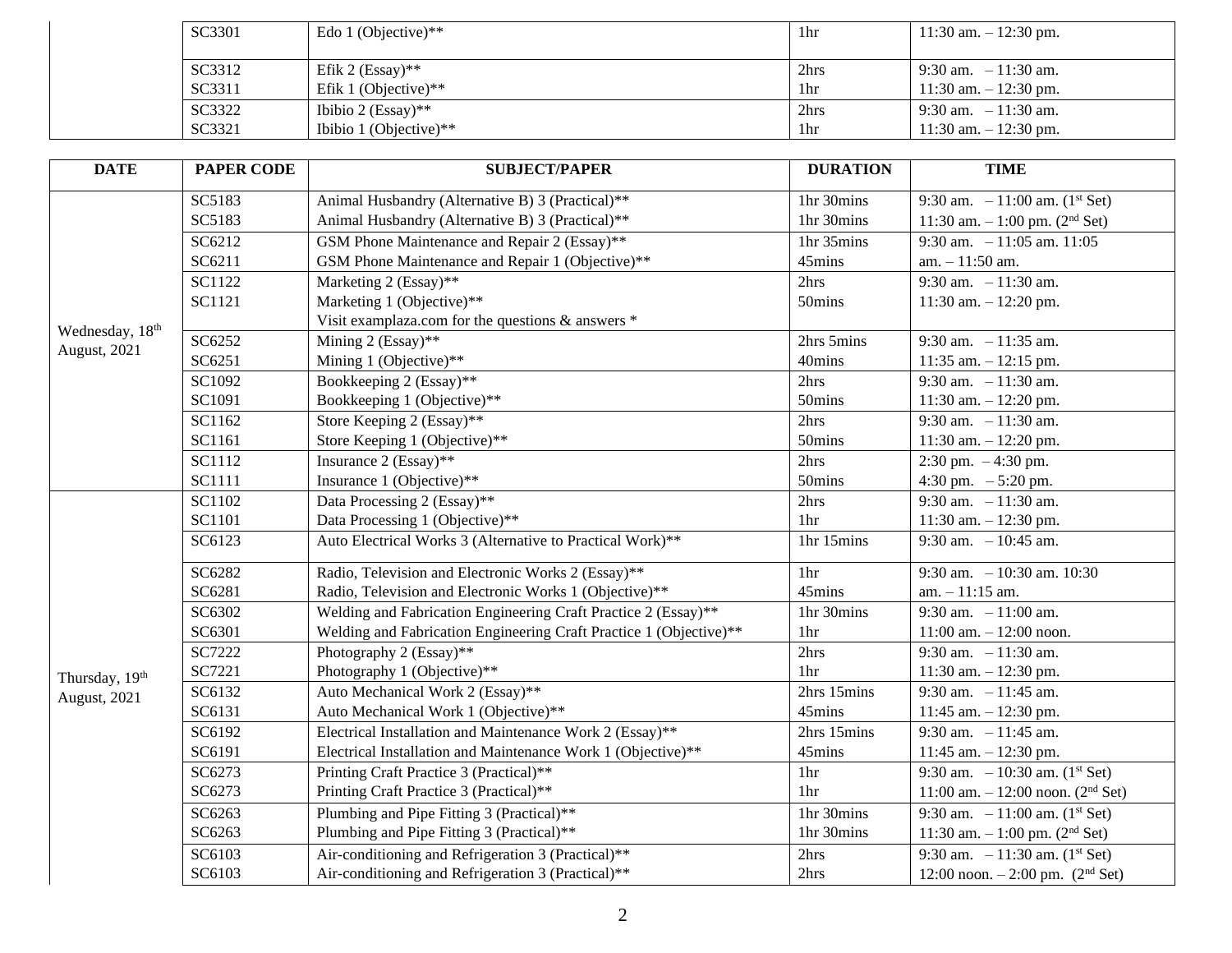| SC5192 | Fisheries (Alternative B) 2 (Essay)**            | 2hrs        | 2:30 pm. $-4:30$ pm. 4:30 |
|--------|--------------------------------------------------|-------------|---------------------------|
| SC5191 | Fisheries (Alternative B) 1 (Objective)**        | 40mins      | pm. $-5:10$ pm.           |
| SC5182 | Animal Husbandry (Alternative B) 2 (Essay)**     | 2hrs        | 2:00 pm. $-4:00$ pm. 4:00 |
| SC5181 | Animal Husbandry (Alternative B) 1 (Objective)** | 40mins      | pm. $-4:40$ pm.           |
| SC1172 | Store Management 2 (Essay)**                     | 2hrs        | $9:30$ am. $-11:30$ am.   |
| SC1171 | Store Management 1 (Objective)**                 | 1hr         | 11:30 am. $- 12:30$ pm.   |
| SC1132 | Office Practice 2 (Essay)**                      | 2hrs 10mins | 2:00 pm. $-4:10$ pm. 4:10 |
| SC1131 | Office Practice 1 (Objective)**                  | 1hr         | pm. $-5:10$ pm.           |

| <b>DATE</b>  | <b>PAPER CODE</b> | <b>SUBJECT/PAPER</b>                                         | <b>DURATION</b> | <b>TIME</b>                                |
|--------------|-------------------|--------------------------------------------------------------|-----------------|--------------------------------------------|
|              | SC6242            | Machine Woodworking 2 (Essay)**                              | 1 <sub>hr</sub> | 9:30 am. $-10:30$ am. 10:30                |
|              | SC6241            | Machine Woodworking 1 (Objective)**                          | 1hr             | $am. - 11:30$ am.                          |
|              | SC1152            | Stenography 2(Essay)**                                       | 40mins          | 9:30 am. $-10:10$ am. $10:10$              |
|              | SC1151            | Stenography 1 (Objective)**                                  | 40mins          | am. - 10:50 am.                            |
|              | SC7172            | Cosmetology 2 (Essay)**                                      | 1hr 20mins      | 9:30 am $. -10:50$ am.                     |
|              | SC7171            | Cosmetology 1 (Objective)**                                  | 40mins          | 10:50 am. - 11:30 am.                      |
|              | SC6162            | Block Laying, Bricklaying and Concrete Works 2 (Essay)**     | 1 <sub>hr</sub> | 9:30 am. $-10:30$ am. 10:30                |
|              | SC6161            | Block Laying, Bricklaying and Concrete Works 1 (Objective)** | 45mins          | am. $-11:15$ am.                           |
|              | SC7162            | Catering Craft Practice 2 (Essay)**                          | 50mins          | 9:30 am. $-10:20$ am.                      |
|              | SC7161            | Catering Craft Practice 1 (Objective)**                      | 40mins          | $10:20$ am. $-11:00$ am.                   |
|              | SC6172            | Carpentry and Joinery 2 (Essay)**                            | 1hr 30mins      | $9:30$ am. $-11:00$ am.                    |
|              | SC6171            | Carpentry and Joinery 1 (Objective)**                        | 45mins          | $11:00$ am. $-11:45$ am.                   |
|              | SC2172            | Tourism 2 (Essay)**                                          | 1hr 50mins      | $9:30$ am. $-11:20$ am.                    |
| Friday, 20th | SC2171            | Tourism 1 (Objective)**                                      | 40mins          | $11:20$ am. $-12:00$ noon.                 |
| August, 2021 | SC7192            | Garment Making 2 (Essay)**                                   | 40mins          | $9:30$ am. $-10:10$ am.                    |
|              | SC7191            | Garment Making 1 (Objective)**                               | 45mins          | 10:10 am. $-10:55$ am.                     |
|              | SC7212            | Painting and Decorating 2 (Essay)**                          | 2hrs            | $9:30$ am. $-11:30$ am.                    |
|              | SC7211            | Painting and Decorating 1 (Objective)**                      | 1hr             | 11:30 am. $- 12:30$ pm.                    |
|              | SC1153            | Stenography 3 (Shorthand & Word Processing)**                | 1hr 38mins      | $9:30$ am. $-11:08$ am.                    |
|              | SC7182            | Dyeing and Bleaching 2 (Essay)**                             | 1hr 40mins      | $9:30$ am. $-11:10$ am.                    |
|              | SC7181            | Dyeing and Bleaching 1 (Objective)**                         | 45mins          | $11:10$ am. $-11:55$ am.                   |
|              | SC6202            | Furniture Making 2 (Essay)**                                 | 2hrs            | $9:30$ am. $-11:30$ am.                    |
|              | SC6201            | Furniture Making 1 (Objective)**                             | 45mins          | 11:30 am. $- 12:15$ pm.                    |
|              | SC1082            | Automobile Parts Merchandising 2 (Essay)**                   | 2hrs            | $9:30$ am. $-11:30$ am.                    |
|              | SC1081            | Automobile Parts Merchandising 1 (Objective)**               | 50mins          | 11:30 am. $- 12:20$ pm.                    |
|              | SC7023            | Foods and Nutrition 3 (Practical) Planning Session           | 1hr             | $2:30$ pm. $-3:30$ pm. 3:30                |
|              | SC7033            | Home Management 3 (Practical) Planning Session               | 1 <sub>hr</sub> | pm. - 4:30 pm.                             |
|              | SC5193            | Fisheries (Alternative B) 3 (Practical)**                    | 1hr 30mins      | 9:30 am. $-11:00$ am. $(1^{st}$ Set)       |
| Monday, 23rd | SC5193            | Fisheries (Alternative B) 3 (Practical)**                    | 1hr 30mins      | 11:30 am. $-1:00$ pm.(2 <sup>nd</sup> Set) |
| August, 2021 | SC6163            | Block Laying, Bricklaying and Concrete Works 3 (Practical)** | 3hrs            | 9:30 am. $-12:30$ pm. $(1st Set)$          |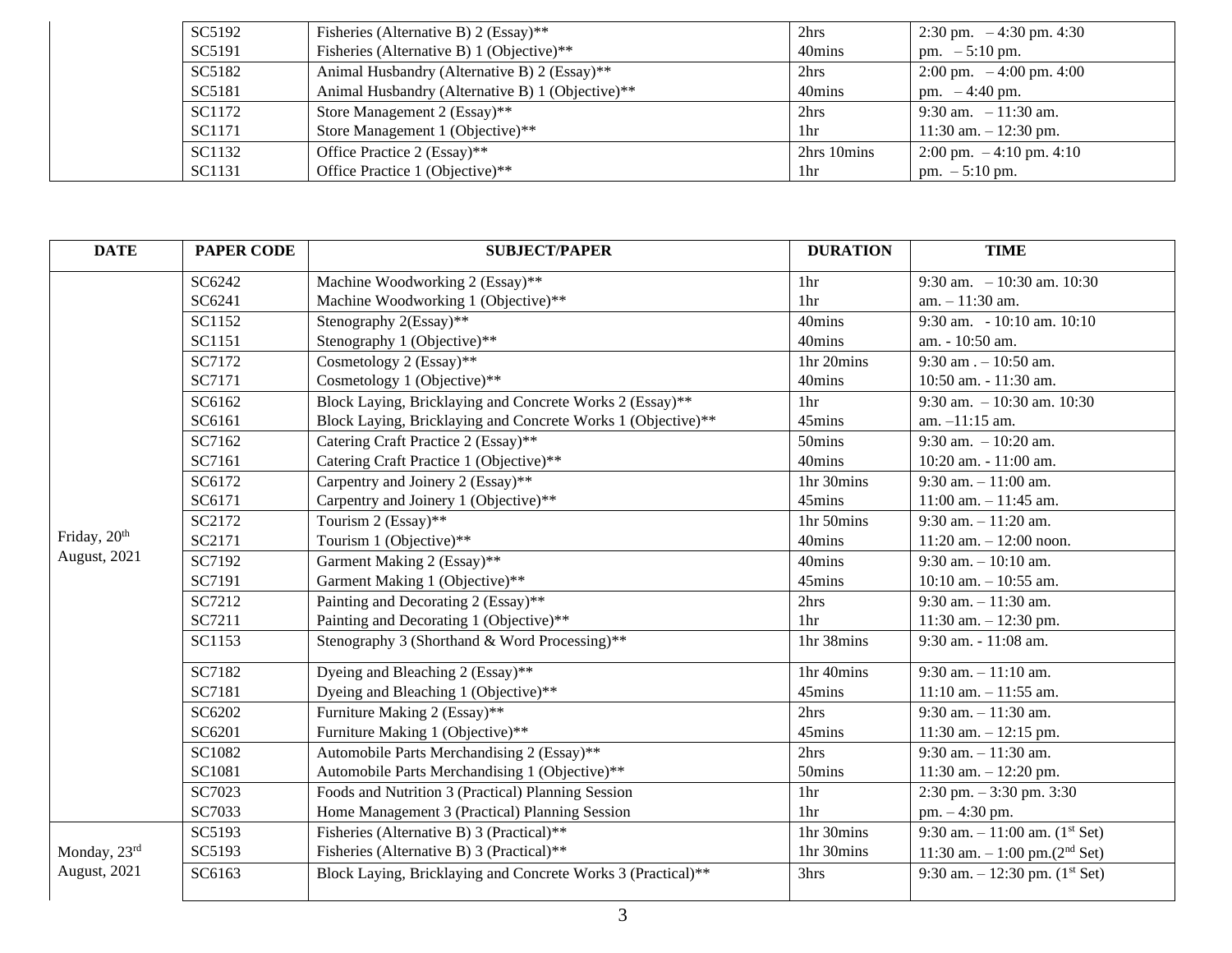| SC6163 | Block Laying, Bricklaying and Concrete Works 3 (Practical)** | 3hrs            | 1:00 pm. $-4:00$ pm. $(2nd Set)$              |
|--------|--------------------------------------------------------------|-----------------|-----------------------------------------------|
| SC6203 | Furniture Making 3 (Practical)**                             | 3hrs            | 9:30 am. $-12:30$ pm. $(1st Set)$             |
| SC6203 | Furniture Making 3 (Practical)**                             | 3hrs            | 1:00 pm. $-4:00$ pm. $(2nd Set)$              |
| SC6283 | Radio, Television and Electronic Works 3 (Practical)**       | 2hrs            | 9:30 am. $-11:30$ am. $(1st Set)$             |
| SC6283 | Radio, Television and Electronic Works 3 (Practical)**       | 2hrs            | 12:00 noon. $-2:00$ pm. (2 <sup>nd</sup> Set) |
| SC7213 | Painting and Decorating 3 (Practical)**                      | 3hrs            | 9:30 am. $-12:30$ pm. (1 <sup>st</sup> Set)   |
| SC7213 | Painting and Decorating 3 (Practical)**                      | 3hrs            | 1:00 pm. $-4:00$ pm. $(2nd Set)$              |
| SC6182 | Computer Studies 2 (Essay)**                                 | 1 <sub>hr</sub> | $2:00 \text{ pm} - 3:00 \text{ pm}$ . 3:00    |
| SC6181 | Computer Studies 1 (Objective)**                             | 1 <sup>hr</sup> | $pm. - 4:00$ pm.                              |

| <b>DATE</b>                 | <b>PAPER CODE</b> | <b>SUBJECT/PAPER</b>                                    | <b>DURATION</b> | <b>TIME</b>                                |
|-----------------------------|-------------------|---------------------------------------------------------|-----------------|--------------------------------------------|
| Monday, 23rd                | SC3013            | Arabic 3 (Oral)                                         | 15mins          | Date and time for each paper will be       |
| August, 2021 To             | SC3043            | French 3 (Oral)                                         | 40mins          | arranged by the Council.                   |
| Friday, 3rd                 | SC5113/A          | Physical Education 3 (Performance Test)                 | 2hrs            |                                            |
| September, 2021.            | SC7013            | Clothing and Textiles 3 (Practical)                     | 2hrs 30mins     |                                            |
|                             | SC7023            | Foods and Nutrition 3 (Practical)                       | 3hrs            |                                            |
|                             | SC7033            | Home Management 3 (Practical)                           | 3hrs            |                                            |
|                             | SC7054            | Music 3B (Performance Test)                             | 30mins          |                                            |
|                             | SC7062            | Visual Art 2 (Essay)                                    | 2hrs            | $9:30$ am. $-11:30$ am.                    |
|                             | SC7061            | Visual Art 1 (Objective)                                | 50mins          | 11:30 am. $- 12:20$ pm                     |
| Tuesday, 24 <sup>th</sup>   | SC6062            | Engineering Science 2 (Essay)*****                      | 1hr 45mins      | $9:30$ am. $-11:15$ am.                    |
| August, 2021                | SC6061            | Engineering Science 1 (Objective)*****                  | 1hr 15mins      | $11:15$ am. $-12:30$ pm.                   |
|                             | SC 5113/B         | Physical Education 3 (Theory of Practice)*****          | 2hrs            | $2:00 \text{ pm} - 4:00 \text{ pm}.$       |
|                             | SC1142            | Salesmanship 2 (Essay)**                                | 2hrs            | $9:30$ am. $-11:30$ am.                    |
|                             | SC1141            | Salesmanship 1 (Objective)**                            | 50mins          | 11:30 am. $- 12:20$ pm.                    |
|                             | SC7202            | Leather Goods Manufacturing and Repairs 2 (Essay)**     | 2hrs            | $9:30$ am. $-11:30$ am.                    |
|                             | SC7201            | Leather Goods Manufacturing and Repairs 1 (Objective)** | 1hr             | 11:30 am. $- 12:30$ pm.                    |
|                             | SC7193            | Garment Making 3 (Alternative to Practical Work) **     | 45mins          | $11:30$ am. $-12:15$ pm.                   |
| Wednesday, 25 <sup>th</sup> | SC6292            | Upholstery 2 (Essay)**                                  | 1hr             | $2:00 \text{ pm} - 3:00 \text{ pm}$ . 3:00 |
| August, 2021                | SC6291            | Upholstery 1 (Objective)**                              | 1 <sup>hr</sup> | $pm. - 4:00$ pm.                           |
|                             | SC6122            | Auto Electrical Works 2 (Essay)**                       | 1hr             | $2:00 \text{ pm} - 3:00 \text{ pm}$ . 3:00 |
|                             | SC6121            | Auto Electrical Works 1 (Objective)**                   | 45mins          | pm. - 3:45 pm.                             |
|                             | SC6102            | Air-conditioning and Refrigeration 2 (Essay)**          | 1hr 30mins      | $2:00$ pm. $-3:30$ pm. 3:30                |
|                             | SC6101            | Air-conditioning and Refrigeration 1 (Objective)**      | 1 <sub>hr</sub> | pm. - 4:30 pm.                             |
|                             | SC6112            | Auto Body Repairs and Spray Painting 2 (Essay)**        | 1hr 30mins      | $2:00 \text{ pm} - 3:30 \text{ pm}$ . 3:30 |
|                             | SC6111            | Auto Body Repairs and Spray Painting 1 (Objective)**    | 1hr             | pm. - 4:30 pm.                             |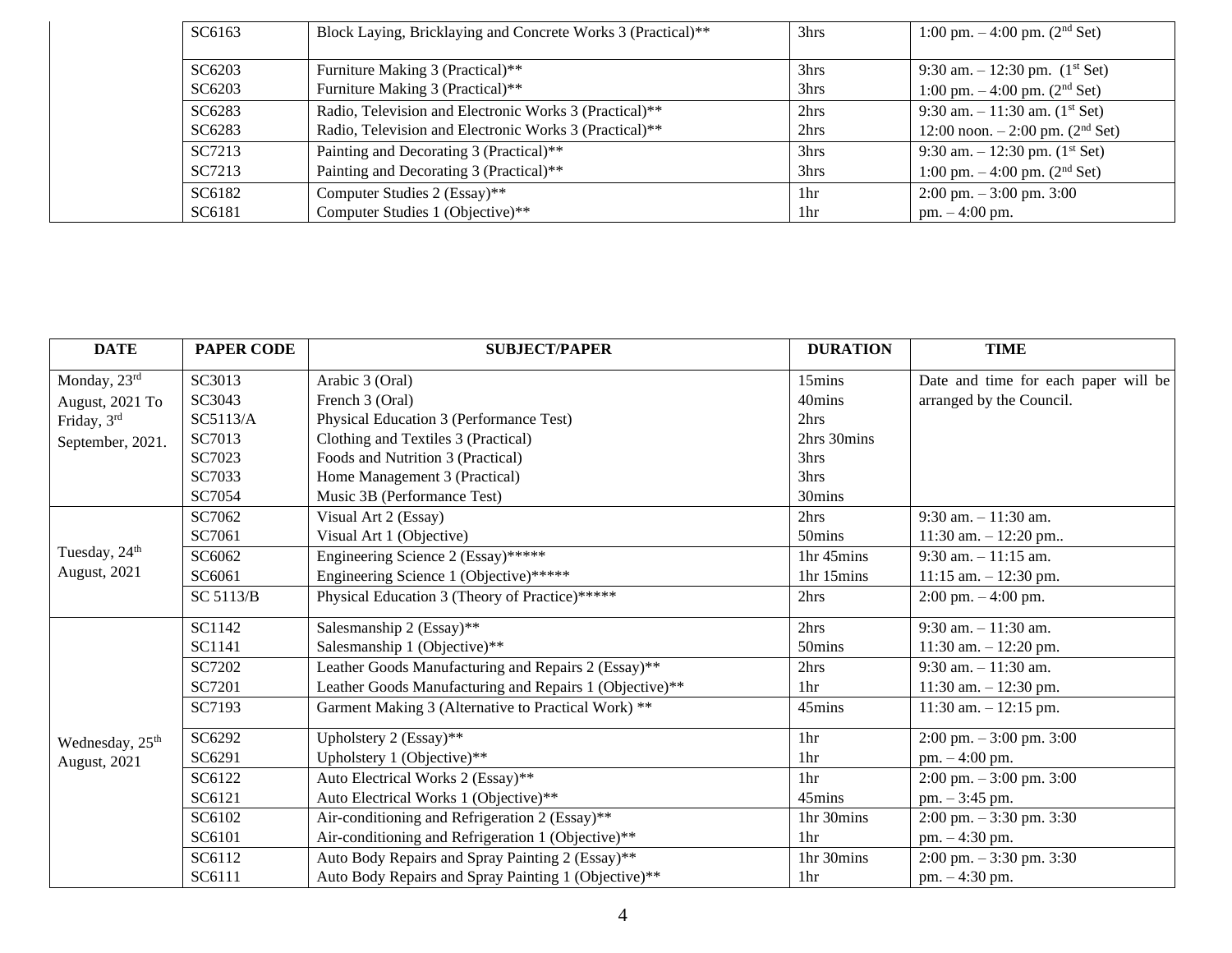| Thursday, 26 <sup>th</sup> | SC2162 | Civic Education 2 (Essay)**                                        | 2hrs            | $9:30$ am. $-11:30$ am.                       |
|----------------------------|--------|--------------------------------------------------------------------|-----------------|-----------------------------------------------|
| August, 2021               | SC2161 | Visit examplaza.com for the questions & answers *                  | 1 <sub>hr</sub> | 11:30 am. $- 12:30$ pm.                       |
|                            |        | Civic Education 1 (Objective)**                                    |                 |                                               |
|                            | SC6133 | Auto Mechanical Work 3 (Practical)**                               | 2hrs 30mins     | 9:30 am. $-12:00$ noon. (1 <sup>st</sup> Set) |
|                            | SC6133 | Auto Mechanical Work 3 (Practical)**                               | 2hrs 30mins     | 12:30 pm. $-3:00$ pm. $(2nd Set)$             |
|                            | SC6303 | Welding and Fabrication Engineering Craft Practice 3 (Practical)** | 3hrs 10mins     | 9:30 am. $-12:40$ pm. (1 <sup>st</sup> Set)   |
| Friday, $27th$             | SC6303 | Welding and Fabrication Engineering Craft Practice 3 (Practical)** | 3hrs 10mins     | 1:00 pm. $-4:10$ pm. (2 <sup>nd</sup> Set)    |
| August, 2021               | SC7203 | Leather Goods Manufacturing and Repairs 3 (Practical)**            | 4hrs            | 9:30 am. $-1:30$ pm. (1 <sup>st</sup> Set)    |
|                            | SC7203 | Leather Goods Manufacturing and Repairs 3 (Practical)**            | 4hrs            | 2:00 pm. $-6:00$ pm. (2 <sup>nd</sup> Set)    |
|                            | SC7183 | Dyeing and Bleaching 3 (Practical)**                               | 4hrs 30mins     | 9:30 am. $-2:00$ pm. (1 <sup>st</sup> Set)    |
|                            | SC7183 | Dyeing and Bleaching 3 (Practical)**                               | 4hrs 30mins     | 2:15pm. $-6:45$ pm. (2 <sup>nd</sup> Set)     |
|                            | SC5102 | Science (Core) 2 (Essay)***                                        | 1hr 30mins      | $9:30$ am. $-11:00$ am.                       |
|                            | SC5101 | Science (Core) 1 (Objective)***                                    | 1hr             | $11:00$ am. $-12:00$ noon.                    |
| Monday, 30 <sup>th</sup>   | SC5103 | Science (Core) 3 (Alternative to Practical Work)***                | 2hrs            | $1:00 \text{ pm} - 3:00 \text{ pm}.$          |
| <b>August</b> , 2021       |        |                                                                    |                 |                                               |
|                            | SC6183 | Computer Studies 3 (Practical)**                                   | 2hrs            | 9:30 am. $-11:30$ am. (1 <sup>st</sup> Set)   |
|                            | SC6183 | Computer Studies 3 (Practical)**                                   | 2hrs            | 12:00 noon. $-2:00$ pm. (2 <sup>nd</sup> Set) |

| <b>DATE</b>               | <b>PAPER CODE</b> | <b>SUBJECT/PAPER</b>                                 | <b>DURATION</b> | <b>TIME</b>                                     |
|---------------------------|-------------------|------------------------------------------------------|-----------------|-------------------------------------------------|
|                           | SC5083            | Health Science 3 (Alternative to Practical Work)     | 1hr 45mins      | $9:30$ am. $-11:15$ am. $9:30$                  |
| Tuesday, 31 <sup>st</sup> | SC5203            | Health Education 3 (Alternative to Practical Work)** | 1hr 45mins      | $am. - 11:15$ am.                               |
| <b>August</b> , 2021      | SC7032            | Home Management 2 (Essay)                            | 1hr             | $2:00 \text{ pm} - 3:00 \text{ pm}$ . 3:00      |
|                           | SC7031            | Home Management 1 (Objective)                        | 1 <sup>hr</sup> | $pm. - 4:00$ pm.                                |
|                           | SC3023/A          | English Language 3 (Oral)*/***                       | 45mins          | 9:30 am. $-10:15$ am. $(1st Set)$               |
|                           | SC3023/A          | Visit examplaza.com for the questions & answers *    | 45mins          | 10:40 am. $-11:25$ am. (2 <sup>nd</sup> Set)    |
|                           |                   | English Language 3 (Oral)*/***                       |                 |                                                 |
|                           | SC6012            | Applied Electricity 2 (Essay)                        | 1hr             | 12:00 noon. $-1:00$ pm. 1:00                    |
| Wednesday, 1st            | SC6011            | Applied Electricity 1 (Objective)                    | 1hr             | $pm. - 2:00$ pm.                                |
| September, 2021           | SC6142            | Basic Electricity 2 (Essay)**                        | 1hr             | $12:00$ noon. $-1:00$ pm. 1:00                  |
|                           | SC6141            | Basic Electricity 1 (Objective)**                    | 1 <sup>hr</sup> | $pm. - 2:00$ pm.                                |
|                           | SC3012            | Arabic 2 (Essay)                                     | 2hrs            | $2:00 \text{ pm}$ . $-4:00 \text{ pm}$ . $4:00$ |
|                           | SC3011            | Arabic 1 (Objective)                                 | 50mins          | $pm. -4:50$ pm.                                 |
|                           | SC7142            | Sculpture 2 (Essay)*                                 | 2hrs            | $9:30$ am. $-11:30$ am.                         |
| Thursday, 2 <sup>nd</sup> | SC7141            | Sculpture 1 (Objective)*                             | 50mins          | 11:30 am. $- 12:20$ pm.                         |
| September, 2021           | SC1042            | Financial Accounting 2 (Essay)                       | 2hrs 30mins     | $9:30$ am. $-12:00$ noon.                       |
|                           | SC1041            | Financial Accounting 1 (Objective)                   | 1hr             | $12:00$ noon. $-1:00$ pm.                       |
|                           | SC5143            | Crop Husbandry and Horticulture 3 (Practical)*       | 2hrs            | 9:30 am. $-11:30$ am. $(1st Set)$               |
|                           | SC5143            | Crop Husbandry and Horticulture 3 (Practical)*       | 2hrs            | 12:00 noon. $- 2:00$ pm. (2 <sup>nd</sup> Set)  |
|                           | SC5153            | Fisheries (Alternative A) 3 (Practical)*             | 2hrs            | 9:30 am. $-11:30$ am. $(1st Set)$               |
|                           | SC5153            | Fisheries (Alternative A) 3 (Practical)*             | 2hrs            | 12:00 noon. $- 2:00$ pm. (2 <sup>nd</sup> Set)  |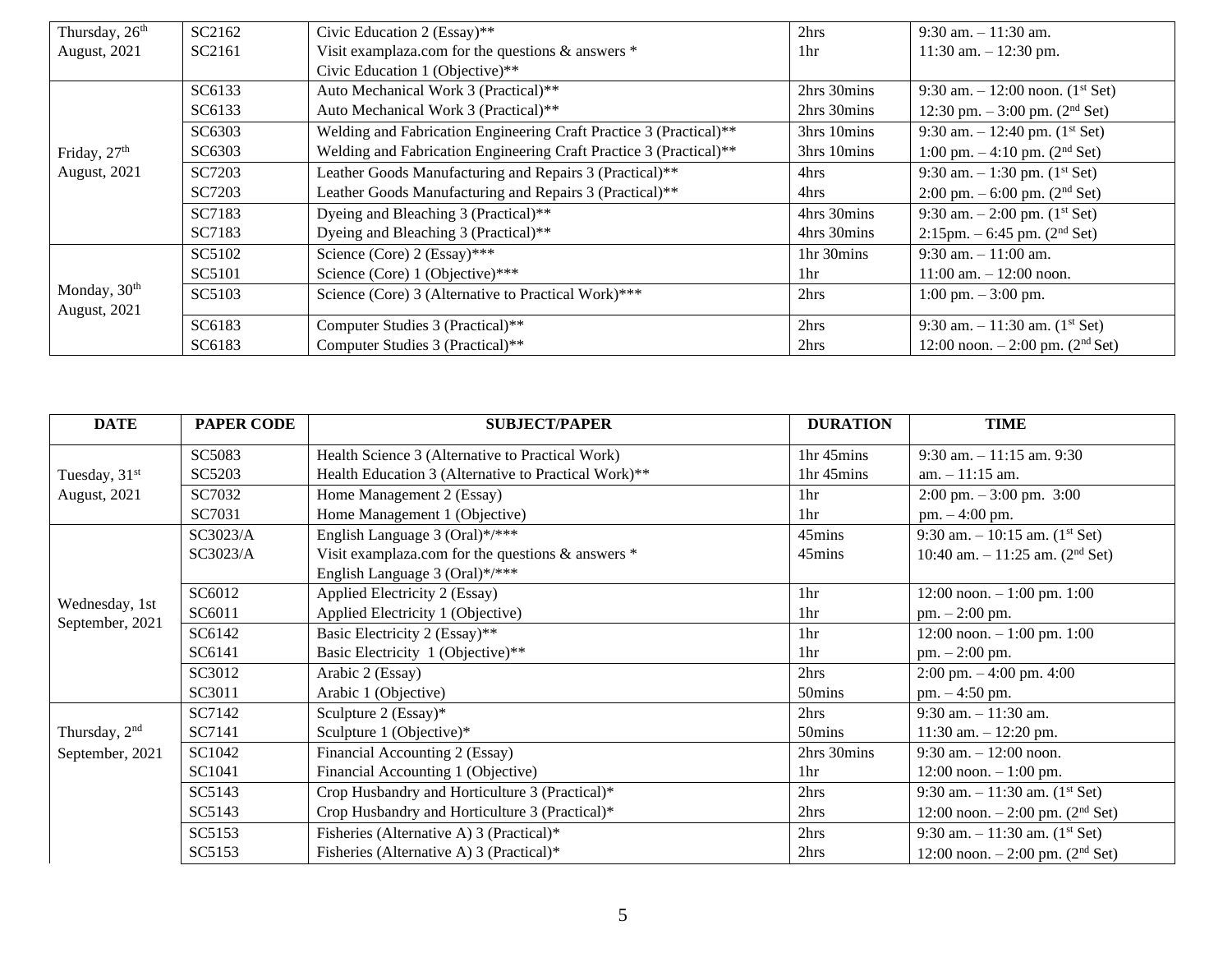|                         | SC5133 | Animal Husbandry (Alternative A) 3 (Practical)* | 2hrs        | 9:30 am. $-11:30$ am. (1 <sup>st</sup> Set)     |
|-------------------------|--------|-------------------------------------------------|-------------|-------------------------------------------------|
|                         | SC5133 | Animal Husbandry (Alternative A) 3 (Practical)* | 2hrs        | 12:00 noon. $-2:00$ pm. $(2nd Set)$             |
|                         | SC5163 | Forestry (Alternative A) 3 (Practical)*         | 2hrs        | 9:30 am. $-11:30$ am. $(1st Set)$               |
|                         | SC5163 | Forestry (Alternative A) 3 (Practical)*         | 2hrs        | 12:00 noon. $-2:00$ pm. $(2nd Set)$             |
|                         | SC3042 | French 2 (Essay)                                | 1hr 15mins  | $3:00 \text{ pm}$ . $-4:15 \text{ pm}$ . $4:15$ |
|                         | SC3041 | French 1 (Objective)                            | 1hr         | $pm. - 5:15$ pm.                                |
| Friday, 3rd             | SC6072 | Metalwork 2 (Essay)                             | 1hr 30mins  | $9:30$ am. $-11:00$ am.                         |
| September, 2021         | SC6071 | Metalwork 1 (Objective)                         | 1hr         | $11:00$ am. $-12:00$ noon.                      |
|                         | SC7112 | Jewellery 2 (Essay)*                            | 2hrs        | 9:30 am. - 11:30 am.                            |
|                         | SC7111 | Jewellery 1 (Objective)*                        | 50mins      | $11:30$ am. $-12:20$ pm.                        |
|                         | SC6053 | Electronics 3 (Practical)                       | 3hrs        | 9:30 am. $-12:30$ pm. (1 <sup>st</sup> Set)     |
|                         | SC6053 | Electronics 3 (Practical)                       | 3hrs        | 1:00 pm. $-$ 4:00 pm. (2 <sup>nd</sup> Set)     |
|                         | SC6153 | Basic Electronics 3 (Practical)**               | 3hrs        | 9:30 am. $-12:30$ pm. (1 <sup>st</sup> Set)     |
|                         | SC6153 | Basic Electronics 3 (Practical)**               | 3hrs        | 1:00 pm. $-$ 4:00 pm. (2 <sup>nd</sup> Set)     |
| Monday, 6 <sup>th</sup> | SC7102 | Graphic Design 2 (Essay)*                       | 2hrs        | $9:30$ am. $-11:30$ am.                         |
| September, 2021         | SC7101 | Graphic Design 1 (Objective)*                   | 50mins      | $11:30$ am. $-12:20$ pm.                        |
|                         | SC6073 | Metalwork 3 (Practical)                         | 3hrs 10mins | 9:30 am. $-12:40$ pm. (1 <sup>st</sup> Set)     |
|                         | SC6073 | Metalwork 3 (Practical)                         | 3hrs 10mins | 1:00 pm. $-4:10$ pm. $(2nd Set)$                |
|                         | SC6033 | Auto Mechanics 3 (Practical)                    | 2hrs        | 9:30 am. $-11:30$ am. $(1st Set)$               |
|                         | SC6033 | Auto Mechanics 3 (Practical)                    | 2hrs        | 12:00 noon. $-2:00$ pm. $(2nd Set)$             |

| <b>DATE</b>                | <b>PAPER CODE</b> | <b>SUBJECT/PAPER</b>                                        | <b>DURATION</b> | <b>TIME</b>                                 |
|----------------------------|-------------------|-------------------------------------------------------------|-----------------|---------------------------------------------|
| Tuesday, 7 <sup>th</sup>   | SC7093            | General Knowledge in Art 3A (Drawing and Painting)*         | 3hrs.           | 9:30 am. $-12:30$ pm.                       |
| September, 2021            |                   |                                                             |                 |                                             |
|                            | SC6013            | Applied Electricity 3 (Practical) Applied                   | 3hrs            | 9:30 am. $-12:30$ pm. (1 <sup>st</sup> Set) |
|                            | SC6013            | Electricity 3 (Practical)                                   | 3hrs            | 1:00 pm. $-$ 4:00 pm. (2 <sup>nd</sup> Set) |
|                            | SC5072            | General Agriculture 2 (Essay)*                              | 2hrs            | $9:30$ am. $-11:30$ am.                     |
|                            | SC5071            | General Agriculture 1 (Objective)*                          | 1 <sub>hr</sub> | 11:30 am. $- 12:30$ pm.                     |
|                            | SC6093            | Woodwork 3 (Practical)                                      | 3hrs            | 9:30 am. $-12:30$ pm. (1 <sup>st</sup> Set) |
|                            | SC6093            | Woodwork 3 (Practical)                                      | 3hrs            | 1:00 pm. $-$ 4:00 pm. (2 <sup>nd</sup> Set) |
|                            | SC6143            | Basic Electricity 3 (Practical)** Basic                     | 3hrs            | 9:30 am. $-12:30$ pm. (1 <sup>st</sup> Set) |
|                            | SC6143            | Electricity 3 (Practical)**                                 | 3hrs            | 1:00 pm. $-$ 4:00 pm. (2 <sup>nd</sup> Set) |
| Wednesday, 8 <sup>th</sup> | SC7053            | Music 3A (Aural)                                            | 45mins          | $9:30$ am. $-10:15$ am.                     |
| September, 2021            | SC5023/A          | Agricultural Science 3 (Practical)                          | 1hr 30mins      | 9:30 am. $-11:00$ am. $(1st Set)$           |
|                            | SC5023/A          | Agricultural Science 3 (Practical)                          | 1hr 30mins      | 11:30 am. $-1:00$ pm. (2 <sup>nd</sup> Set) |
|                            | SC5023/B          | Agricultural Science 3 (Alternative to Practical Work)***** | 1hr 30mins      | $9:30$ am. $-11:00$ am.                     |
|                            | SC7063            | Visual Art 3A (Drawing)                                     | 3hrs            | $2:00 \text{ pm} - 5:00 \text{ pm}.$        |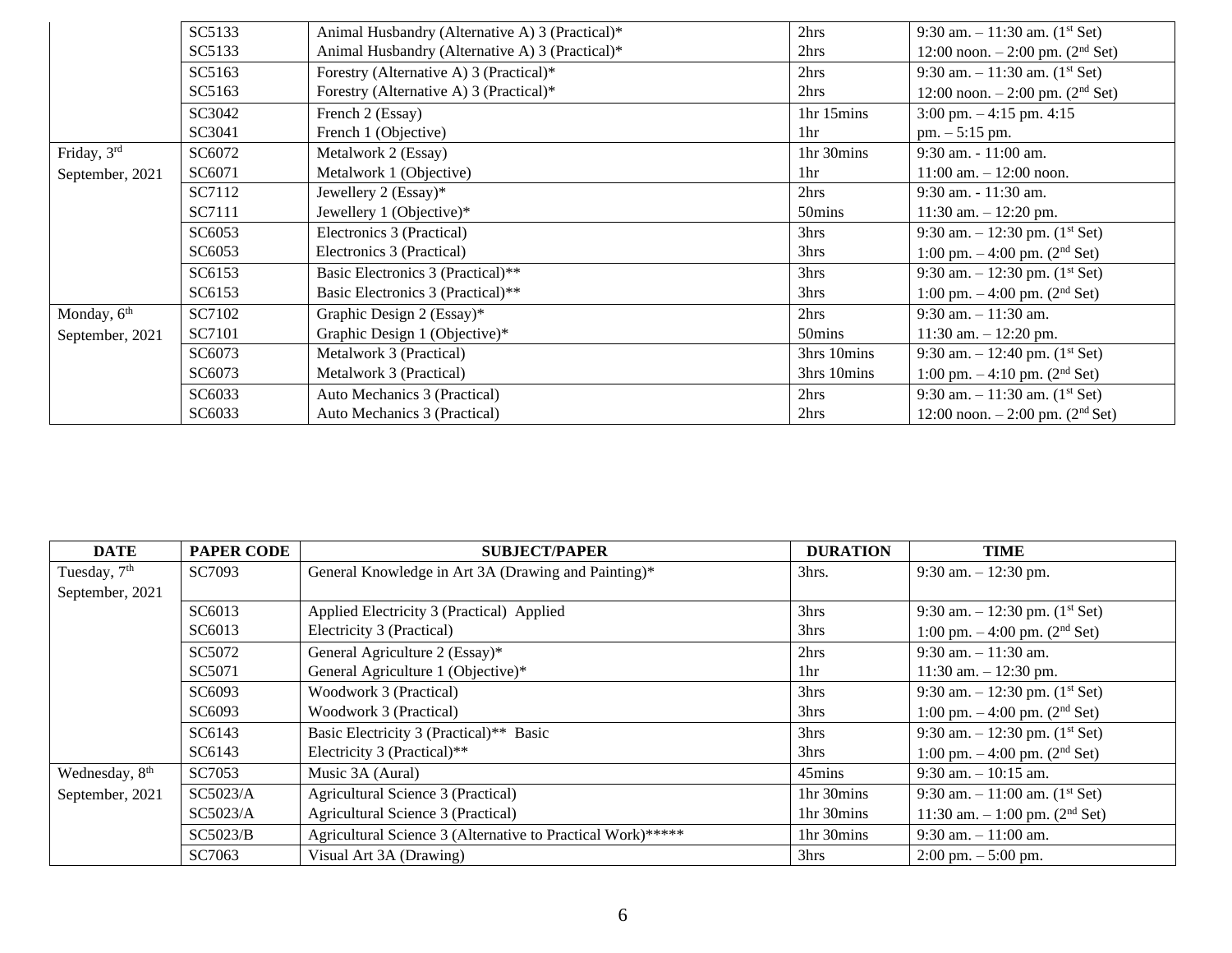| Thursday, 9th               | SC1022            | Clerical Office Duties 2 (Essay)                                      | 2hrs 10mins     | $9:30$ am. $-11:40$ am.                          |
|-----------------------------|-------------------|-----------------------------------------------------------------------|-----------------|--------------------------------------------------|
| September, 2021             | SC1021            | Clerical Office Duties 1 (Objective)                                  | 50mins          | 11:40 am. $- 12:30$ pm.                          |
|                             | SC4012            | Further Mathematics/Mathematics (Elective) 2 (Essay)                  | 2hrs 30mins     | 9:30 am. $-12:00$ noon.                          |
|                             | SC4011            | Further Mathematics/Mathematics (Elective) 1 (Objective)              | 1hr 30mins      | 3:30 pm. $-5:00$ pm.                             |
| Friday, 10th                | SC5042            | Biology 2 (Essay)                                                     | 1hr 40mins      | $9:30$ am. $-11:10$ am.                          |
| September, 2021             | SC5041            | Biology 1 (Objective)                                                 | 50mins          | $11:10$ am. $-12:00$ noon.                       |
|                             | SC1032            | Commerce 2 (Essay)                                                    | 2hrs 50mins     | $3:00 \text{ pm}$ . $-5:00 \text{ pm}$ . $5:00$  |
|                             | SC1031            | Commerce 1 (Objective)                                                |                 | pm. - 5:50 pm.                                   |
|                             | SC6232            | Information and Communication Technology (Elective) 2 (Essay)*        | 1hr             | 3:00 pm. $-4:00$ pm. 4:00                        |
|                             | SC6231            | Information and Communication Technology (Elective) 1 (Objective)*    | 1 <sub>hr</sub> | pm. - 5:00 pm.                                   |
| Monday, 13 <sup>th</sup>    | SC3022            | English Language 2 (Essay)                                            | 2hrs            | $9:30$ am. $-11:30$ am.                          |
| September, 2021             | SC3021            | Visit examplaza.com for the midnight questions $\&$ answers*          | 1 <sub>hr</sub> | 11:30 am. $- 12:30$ pm.                          |
|                             |                   | English Language 1 (Objective)                                        |                 |                                                  |
|                             | SC3023/B          | English Language 3 (Test of Orals)** /****                            | 45mins          | $3:00$ pm. $-3:45$ pm.                           |
| Tuesday, 14 <sup>th</sup>   | SC5053/A          | Chemistry 3 (Practical) (Alternative A)                               | 2hrs            | 9:30 am. $-11:30$ am. $(1st Set)$                |
| September, 2021             | SC5053/A          | Chemistry 3 (Practical) (Alternative A)                               | 2hrs            | 12:00 noon. $-2:00$ pm. (2 <sup>nd</sup> Set)    |
|                             | SC5053/D          | Chemistry 3 (Alternative D) (Alternative to Practical Work)****/***** | 1hr 30mins      | $9:30$ am. $-11:00$ am.                          |
|                             | SC6042            | <b>Building Construction 2 (Essay)</b>                                | 1hr 45mins      | 12:00 noon. $-1:00$ pm. 1:00                     |
|                             | SC6041            | Building Construction 1 (Objective)                                   |                 | $pm. - 1:45$ pm.                                 |
|                             | SC7052            | Music 2 (Essay)                                                       | 2hrs            | 2:00 pm. $-4:00$ pm. 4:00                        |
|                             | SC7051            | Music 1 (Objective)                                                   | 1hr             | $pm. - 5:00$ pm.                                 |
|                             | SC5112            | Physical Education 2 (Essay)                                          | 1hr 20mins      | 3:00 pm. $-4:20$ pm. 4:20                        |
|                             | SC5111            | Physical Education 1 (Objective)                                      | 50mins          | pm. - 5:10 pm.                                   |
| Wednesday, 15 <sup>th</sup> | SC5122            | Physics 2 (Essay)                                                     | 1hr 30mins      | $9:30$ am. $-11:00$ am.                          |
| September, 2021             | SC5121            | Physics 1 (Objective)                                                 | 1hr 15mins      | 11:00 am. $- 12:15$ pm.                          |
|                             | SC1012            | <b>Business Management 2 (Essay)</b>                                  | 2hrs            | $9:30$ am. $-11:30$ am.                          |
|                             | SC1011            | Business Management 1 (Objective)                                     | 1 <sup>hr</sup> | 11:30 am. $- 12:30$ pm.                          |
|                             | SC6032            | Auto Mechanics 2 (Essay)                                              | 1hr 30mins      | 3:00 pm. $-4:30$ pm. 4:30                        |
|                             | SC6031            | Auto Mechanics 1 (Objective)                                          | 1hr             | pm. - 5:30 pm.                                   |
| Thursday, 16 <sup>th</sup>  | SC2102            | Literature-In-English 2 (Prose)                                       | 1hr 15mins      | $9:30$ am. $-10:45$ am.                          |
| September, 2021             | SC2101            | Literature-In-English 1 (Objective)                                   | 1hr             | 10:45 am. $-11:45$ am.                           |
|                             | SC2103            | Literature-In-English 3 (Drama & Poetry)                              | 2hrs 30mins     | $2:00$ pm. $-4:30$ pm.                           |
| <b>DATE</b>                 | <b>PAPER CODE</b> | <b>SUBJECT/PAPER</b>                                                  | <b>DURATION</b> | <b>TIME</b>                                      |
| Friday, 17th                | SC5043/A          | Biology 3 (Practical) (Alternative A)                                 | 2hrs            | 9:30 am. $-11:30$ am. (1 <sup>st</sup> Set) 9:30 |
| September, 2021             | SC5043/B          | Biology 3(Alternative B) (Alternative to Practical Work)****/*****    | 2hrs            | $am. - 11:30$ am.                                |
|                             | SC5043/A          | Biology 3 (Practical) (Alternative A)                                 | 2hrs            | 12:00 noon. $- 2:00$ pm. (2 <sup>nd</sup> Set)   |
|                             | SC6092            | Woodwork 2 (Essay and Design) Woodwork                                | 2hrs 20mins     | 3:00 pm. $-5:20$ pm. $5:20$                      |
|                             | SC6091            | 1 (Objective)                                                         | 40mins          | pm. - 6:00 pm.                                   |
|                             | SC7012            | Clothing and Textiles 2 (Essay)                                       | 1hrs 30mins     | 3:00 pm. $-4:30$ pm. 4:30                        |
|                             | SC7011            | Clothing and Textiles 1 (Objective)                                   | 1hr             | $pm. - 5:30$ pm.                                 |
| Monday, 20 <sup>th</sup>    | SC4022            | General Mathematics/Mathematics (Core) 2 (Essay)                      | 2hrs 30mins     | 9:30 am. $-12:00$ noon. 3:00                     |
| September, 2021             | SC4021            | Visit examplaza.com for the midnight questions & answers*             | 1hr 30mins      | $pm. -4:30 \text{ pm}.$                          |
|                             |                   | General Mathematics/Mathematics (Core) 1 (Objective)                  |                 |                                                  |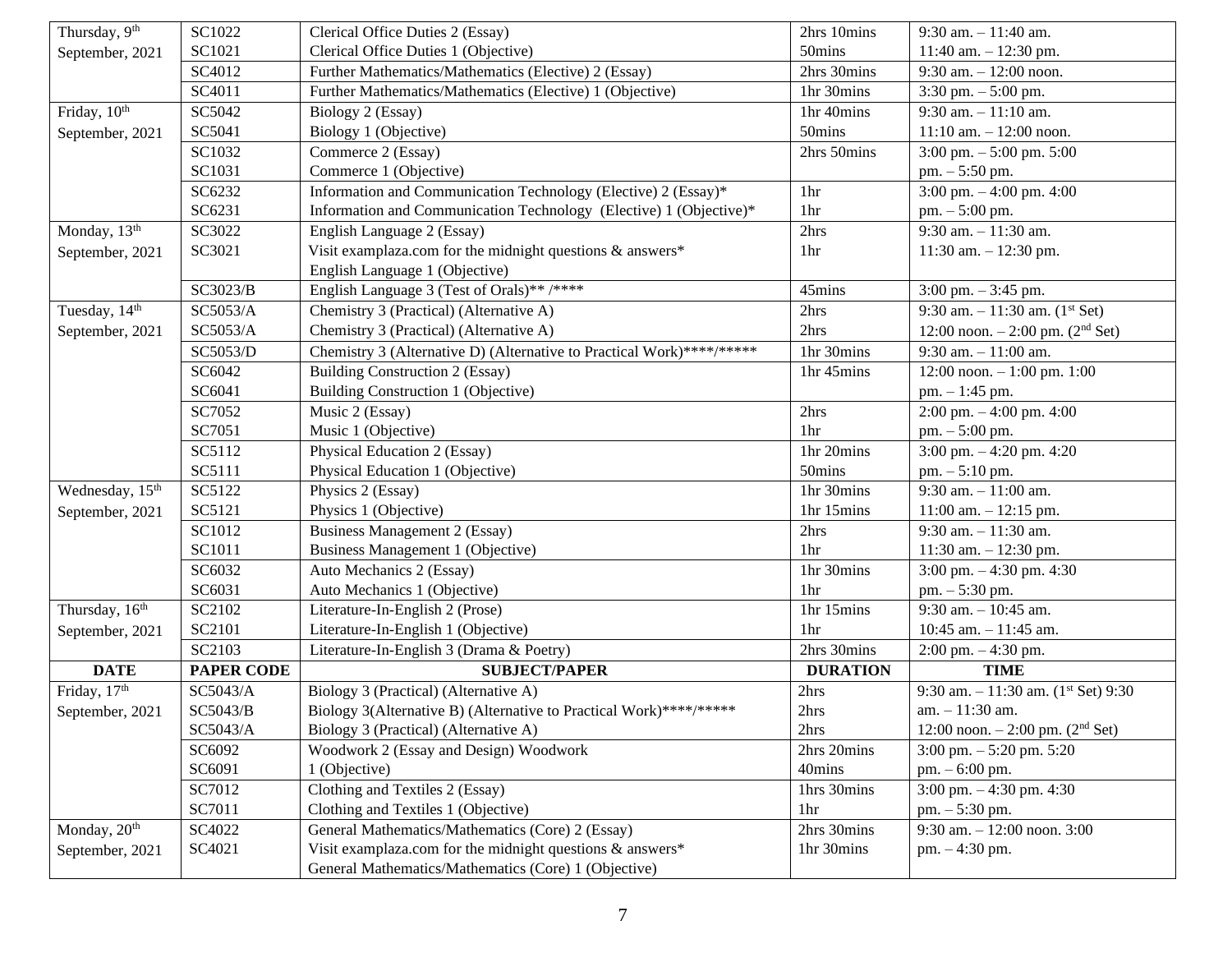| Tuesday, 21 <sup>st</sup>   | SC5202   | Health Education 2 (Essay)**                             | 1hr 30mins      | $9:30$ am. $-11:00$ am.                         |
|-----------------------------|----------|----------------------------------------------------------|-----------------|-------------------------------------------------|
| September, 2021             | SC5201   | Health Education 1 (Objective)**                         | 1 <sub>hr</sub> | $11:00$ am. $-12:00$ noon.                      |
|                             | SC5082   | Health Science 2 (Essay)                                 | 1hr 30mins      | $9:30$ am. $-11:00$ am.                         |
|                             | SC5081   | Health Science 1 (Objective)                             | 1hr             | $11:00$ am. $-12:00$ noon.                      |
|                             | SC7064   | Visual Art 3B (Creative Design)                          | 3hrs            | $2:00 \text{ pm.} - 5:00 \text{ pm.}$           |
| Wednesday, 22 <sup>nd</sup> | SC2052   | Government 2 (Essay)                                     | 2hrs            | $9:30$ am. $-11:30$ am.                         |
| September, 2021             | SC2051   | Government 1 (Objective)                                 | 1 <sub>hr</sub> | 11:30 am. $- 12:30$ pm.                         |
|                             | SC6052   | Electronics 2 (Essay)                                    | 1hr             | $9:30$ am. $-10:30$ am.                         |
|                             | SC6051   | Electronics 1 (Objective)                                | 1hr             | 10:30 am. $-11:30$ am.                          |
|                             | SC6152   | Basic Electronics 2 (Essay)**                            | 1hr             | $9:30$ am. $-10:30$ am.                         |
|                             | SC6151   | Basic Electronics 1 (Objective)**                        | 1 <sub>hr</sub> | 10:30 am. $-11:30$ am.                          |
|                             | SC5053/B | Chemistry 3 (Practical) (Alternative B)                  | 2hrs            | 9:30 am. $-11:30$ am. $(1st Set)$               |
|                             | SC5053/B | Chemistry 3 (Practical) (Alternative B)                  | 2hrs            | 12:00 noon. $- 2:00$ pm. (2 <sup>nd</sup> Set)  |
|                             | SC7152   | Textiles 2 (Essay)*                                      | 2hrs 50mins     | $2:00 \text{ pm}$ . $-4:00 \text{ pm}$ . $4:00$ |
|                             | SC7151   | Textiles 1 (Objective)*                                  |                 | $pm. -4:50$ pm.                                 |
|                             | SC7042   | Management-In-Living 2 (Essay)*/*** Management-In-Living | 2hrs            | 2:00 pm. $-4:00$ pm. $4:00$                     |
|                             | SC7041   | 1 (Objective)*/***                                       | 1hr             | pm. $-5:00$ pm.                                 |
| Thursday, 23rd              | SC2032   | Economics 2 (Essay)                                      | 2hrs            | $9:30$ am. $-11:30$ am.                         |
| September, 2021             | SC2031   | Economics 1 (Objective)                                  | 1hr             | 11:30 am. $- 12:30$ pm.                         |
|                             | SC5022   | Agricultural Science 2 (Essay)                           | 2hrs 10mins     | $2:00 \text{ pm}$ . $-4:10 \text{ pm}$ . $4:10$ |
|                             | SC5021   | Agricultural Science 1 (Objective)                       | 50mins          | $pm. - 5:00$ pm.                                |
|                             | SC7092   | General Knowledge in Art 2 (Essay)*                      | 1hr 30mins      | 9:30 am. $-11:00$ am.                           |
| Friday, 24 <sup>th</sup>    | SC7091   | General Knowledge in Art 1 (Objective)*                  | 50mins          | $11:00$ am. $-11:50$ am.                        |
| September, 2021             | SC1071   | Typewriting                                              | 2hrs 40mins     | 9:30 am. $-12:10$ pm. $(1st Set)$               |
|                             | SC1071   | Typewriting                                              | 2hrs 40mins     | 12:30 pm. $- 2:10$ pm. (2 <sup>nd</sup> Set)    |
|                             | SC5123/A | Physics 3 (Practical) (Alternative A)                    | 2hrs 45mins     | 9:30 am. $-12:15$ pm. $(1st Set)$               |
|                             | SC5123/A | Physics 3 (Practical) (Alternative A)                    | 2hrs 45mins     | 12:45 pm. $-3:30$ pm. (2 <sup>nd</sup> Set)     |
|                             | SC6082   | Technical Drawing 2 (Essay)                              | 1hr 45mins      | 3:00 pm. $-4:45$ pm. 4:45                       |
|                             | SC6081   | Technical Drawing 1 (Objective)                          | 1hr             | pm. $-5:45$ pm.                                 |

| <b>DATE</b>     | <b>PAPER CODE</b> | <b>SUBJECT/PAPER</b>                                            | <b>DURATION</b>                    | <b>TIME</b>                                   |
|-----------------|-------------------|-----------------------------------------------------------------|------------------------------------|-----------------------------------------------|
| Monday, $27th$  | SC6083            | Technical Drawing 3 (Sketches, Building and Mechanical Drawing) | 2hrs 45mins                        | $9:30$ am. $-12:15$ pm.                       |
| September, 2021 | SC7072            | Basketry 2 (Essay)*                                             | 2hrs                               | $9:30$ am. $-11:30$ am.                       |
|                 | SC7071            | Basketry 1 (Objective)*                                         | 50mins                             | 11:30 am. $-12:20$ pm.                        |
|                 | SC5073            | General Agriculture 3 (Practical)*                              | 2hrs                               | 9:30 am. $-11:30$ am. (1 <sup>st</sup> Set)   |
|                 | SC5073            | General Agriculture 3 (Practical)*                              | 2hrs                               | 12:00 noon. $-2:00$ pm. (2 <sup>nd</sup> Set) |
|                 | SC1061            | Shorthand                                                       | 1 <sup>hr</sup> 15 <sup>mins</sup> | $2:00 \text{ pm} - 3:15 \text{ pm}.$          |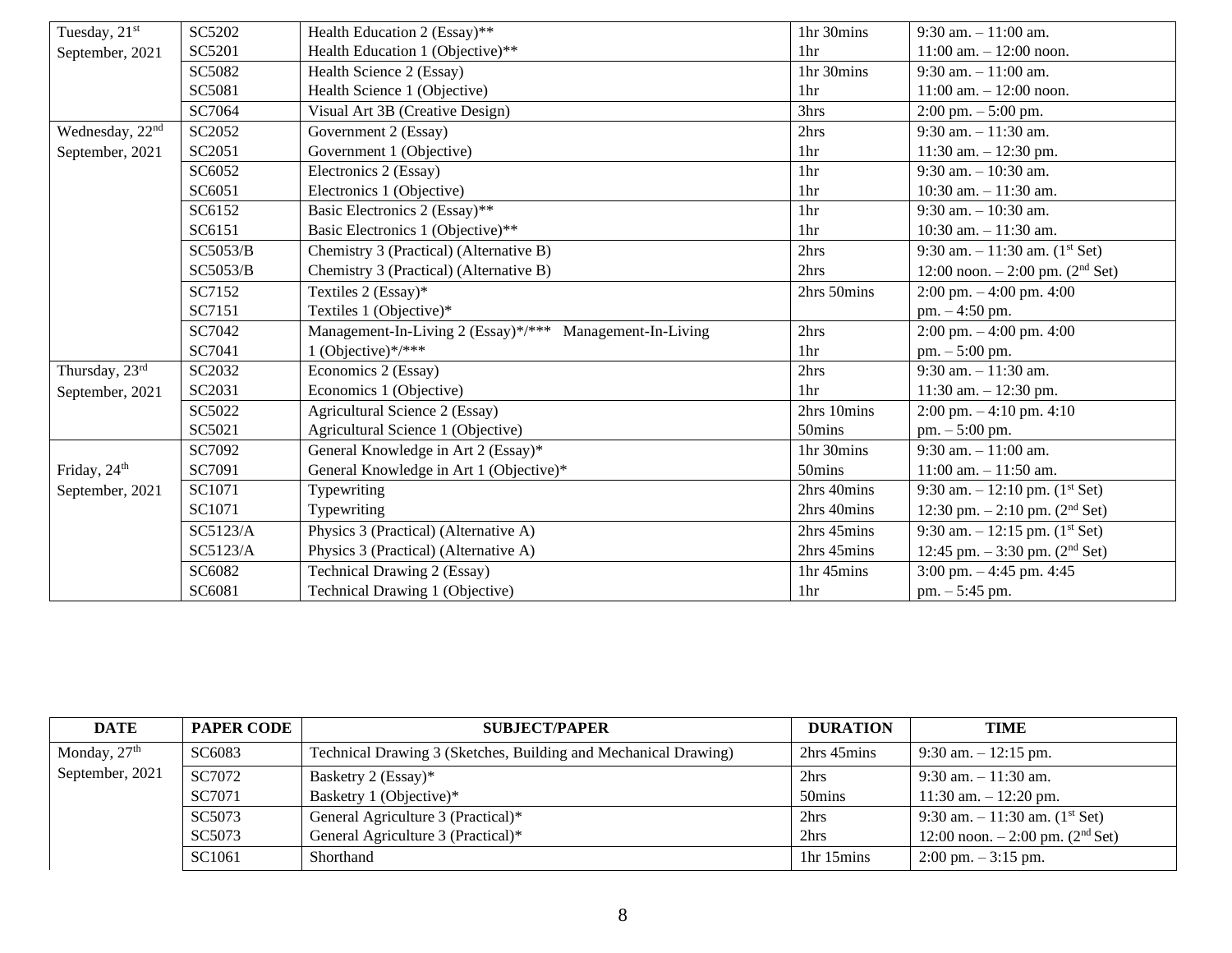|                             | SC7022   | Foods and Nutrition 2 (Essay)                                      | 1hr 15mins      | 3:00 pm. $-4:15$ pm. 4:15                       |
|-----------------------------|----------|--------------------------------------------------------------------|-----------------|-------------------------------------------------|
|                             | SC7021   | Foods and Nutrition 1 (Objective)                                  | 1 <sup>hr</sup> | $pm. - 5:15$ pm.                                |
|                             | SC7132   | Picture Making 2 (Essay)*                                          | 2hrs            | $3:00$ pm. $-5:00$ pm. $5:00$                   |
|                             | SC7131   | Picture Making 1 (Objective)*                                      | 50mins          | pm. - 5:50 pm.                                  |
|                             | SC2022   | Christian Religious Studies 2 (Essay)                              | 2hrs            | $9:30$ am. $-11:30$ am.                         |
| Tuesday, 28 <sup>th</sup>   | SC2021   | Christian Religious Studies 1 (Objective)                          | 1 <sup>hr</sup> | 11:30 am. $- 12:30$ pm.                         |
| September, 2021             | SC2082   | Islamic Studies 2 (Essay)                                          | 2hrs            | $9:30$ am. $-11:30$ am.                         |
|                             | SC2081   | Islamic Studies 1 (Objective)                                      | 50mins          | 11:30 am. $- 12:20$ pm.                         |
|                             | SC2152   | West African Traditional Religion 2 (Essay)*                       | 2hrs 10mins     | 9:30 am. $-11:40$ am.                           |
|                             | SC2151   | West African Traditional Religion 1 (Objective)*                   | 50mins          | 11:40 am. $-$ 12:30 pm.                         |
|                             | SC5052   | Chemistry 2 (Essay)                                                | 2hrs            | $2:00 \text{ pm}$ . $-4:00 \text{ pm}$ . $4:00$ |
|                             | SC5051   | Chemistry 1 (Objective)                                            | 1 <sup>hr</sup> | pm. $-5:00$ pm.                                 |
| Wednesday, 29 <sup>th</sup> | SC5123/B | Physics 3 (Practical) (Alternative B)                              | 2hrs 45mins     | 9:30 am. $-12:15$ pm. (1 <sup>st</sup> Set)     |
| September, 2021             | SC5123/B | Physics 3 (Practical) (Alternative B)                              | 2hrs 45mins     | 12:40 pm. $-3:25$ pm. (2 <sup>nd</sup> Set)     |
|                             | SC5123/D | Physics 3 Alternative D (Alternative to Practical Work)****/*****  | 2hrs 45mins     | 9:30 am. $-12:15$ pm.                           |
|                             | SC6043   | Building Construction 3 (Building Drawing and Essay)               | 2hrs 30mins     | 12:45 pm. $-3:15$ pm.                           |
|                             | SC2072   | History 2 (Essay)                                                  | 2hrs            | $2:00 \text{ pm}$ . $-4:00 \text{ pm}$ . $4:00$ |
|                             | SC2071   | History 1 (Objective)                                              | 1hr             | pm. - 5:00 pm.                                  |
| Thursday, 30 <sup>th</sup>  | SC2042   | Geography 2 (Essay)                                                | 2hrs            | 9:30 am. $-11:30$ am.                           |
|                             | SC2041   | Geography 1 (Objective)                                            | 1hr             | 11:30 am. $- 12:30$ pm.                         |
| September, 2021             | SC2043   | Geography 3 (Practical and Physical Geography)                     | 1hr 50mins      | $2:00 \text{ pm.}$ - 3:50 pm.                   |
| Friday, 1st                 | SC1052   | Principles of Cost Accounting 2 (Essay)                            | 2hrs            | $9:30$ am. $-11:30$ am.                         |
| October, 2021               | SC1051   | Principles of Cost Accounting 1 (Objective)                        | 1 <sub>hr</sub> | 11:30 am. $- 12:30$ pm.                         |
|                             | SC7043   | Management-In-Living 3 (Test of Practical Work) */***              | 1hr             | 3:00 pm. $-4:00$ pm.                            |
| Monday, 4 <sup>th</sup>     | SC2142   | Social Studies 2 (Essay)*                                          | 3hrs            | 9:30 am. $-12:30$ pm. 3:00                      |
| October, 2021               | SC2141   | Social Studies 1 (Objective)*                                      | 50mins          | pm. - 3.50 pm.                                  |
| Tuesday, 5 <sup>th</sup>    | SC7122   | Leatherwork 2 (Essay)*                                             | 2hrs            | 2:00 pm. $-4:00$ pm. 4:00                       |
| October, 2021               | SC7121   | Leatherwork 1 (Objective)*                                         | 50mins          | pm. - 4:50 pm.                                  |
|                             | SC5053/C | Chemistry 3 (Practical) (Alternative C)*                           | 2hrs            | 9:30 am. $-11:30$ am. $(1st Set)$               |
|                             | SC5053/C | Chemistry 3 (Practical) (Alternative C)*                           | 2hrs            | 12:00 noon. $-2:00$ pm. (2 <sup>nd</sup> Set)   |
|                             | SC6233   | Information and Communication Technology (Elective) 3 (Practical)* | 2hrs            | 9:30 am. $-11:30$ am. $(1st Set)$               |
|                             | SC6233   | Information and Communication Technology (Elective) 3 (Practical)* | 2hrs            | 12:00 noon. $-2:00$ pm. $(2nd Set)$             |
| Wednesday, 6 <sup>th</sup>  | SC5172   | Integrated Science 2 (Essay)*                                      | 1hr 30mins      | $9:30$ am. $-11:00$ am.                         |
| October, 2021               | SC5171   | Integrated Science 1 (Objective)*                                  | 1 <sub>hr</sub> | $11:00$ am. $-12:00$ noon.                      |
|                             | SC5173   | Integrated Science 3 (Alternative to Practical Work) *             | 2hrs            | $2:00 \text{ pm}$ . $-4:00 \text{ pm}$ .        |

| <b>DATE</b>                                | <b>PAPER CODE</b> | <b>SUBJECT/PAPER</b>                                | <b>DURATION</b> | <b>TIME</b>                                                            |
|--------------------------------------------|-------------------|-----------------------------------------------------|-----------------|------------------------------------------------------------------------|
| Thursday, 7 <sup>th</sup><br>October, 2021 | SC7094            | General Knowledge in Art 3B (Lettering and Design)* | 3hrs.           | 9:30 am. $-12:30$ pm.                                                  |
|                                            | SC5162<br>SC5161  | Forestry 2 (Essay)*<br>Forestry 1 (Objective)*      | 2hrs<br>1hr     | $2:00 \text{ pm} - 4:00 \text{ pm}$ . 4:00<br>$pm. - 5:00 \text{ pm}.$ |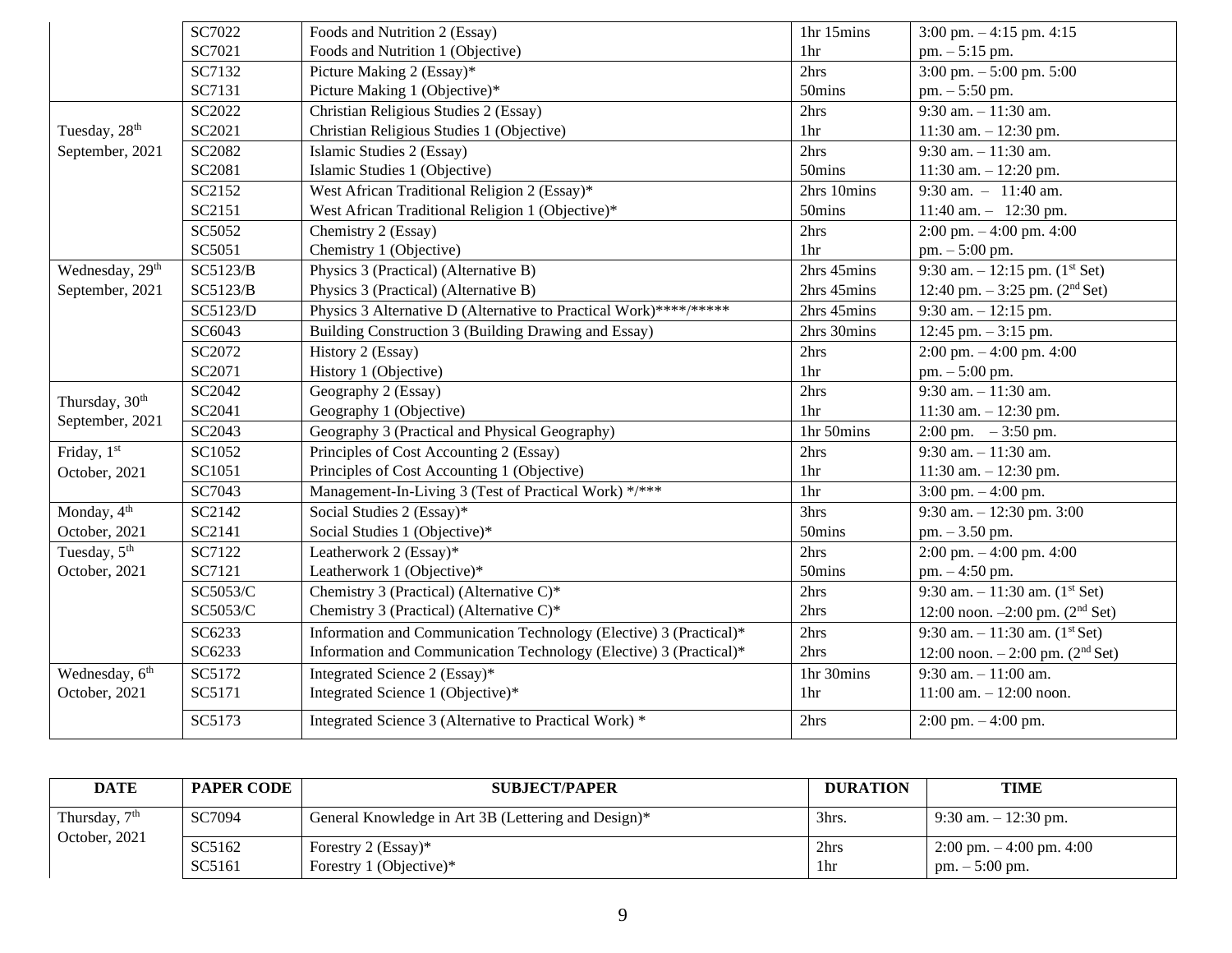|               | SC5152   | Fisheries (Alternative A) 2 (Essay)*            | 2hrs            | $2:00 \text{ pm} - 4:00 \text{ pm}$ . 4:00      |
|---------------|----------|-------------------------------------------------|-----------------|-------------------------------------------------|
|               | SC5151   | Fisheries (Alternative A) 1 (Objective)*        | 1hr             | $pm. - 5:00$ pm.                                |
|               | SC5142   | Crop Husbandry and Horticulture 2 (Essay)*      | 2hrs            | $2:00 \text{ pm}$ . $-4:00 \text{ pm}$ . $4:00$ |
|               | SC5141   | Crop Husbandry and Horticulture 1 (Objective)*  | 1 <sub>hr</sub> | $pm. - 5:00$ pm.                                |
|               | SC5132   | Animal Husbandry (Alternative A) 2 (Essay)*     | 2hrs            | $2:00 \text{ pm}$ . $-4:00 \text{ pm}$ . $4:00$ |
|               | SC5131   | Animal Husbandry (Alternative A) 1 (Objective)* | 1hr             | pm. $-5:00$ pm.                                 |
|               | SC5123/C | Physics 3 (Practical) (Alternative C)* Physics  | 2hrs 45mins     | 9:30 am. $-12:15$ pm. (1 <sup>st</sup> Set)     |
| Friday, 8th   | SC5123/C | 3 (Practical) (Alternative C)*                  | 2hrs 45mins     | 12:40 pm. $-3:25$ pm. (2 <sup>nd</sup> Set)     |
| October, 2021 | SC3161   | Dagaare (Elective) 1 (Essay)*                   | 3hrs            | 9:30 am. $-12:30$ pm.                           |
|               | SC3171   | Dagbani (Elective) 1 (Essay)*                   | 3hrs            | 9:30 am. $-12:30$ pm.                           |
|               | SC3181   | Dangme (Elective) 1 (Essay)*                    | 3hrs            | 9:30 am. $- 12:30$ pm.                          |
|               | SC3191   | Ewe (Elective) 1 (Essay)*                       | 3hrs            | 9:30 am. $- 12:30$ pm.                          |
|               | SC3201   | Fante (Elective) 1 (Essay)*                     | 3hrs            | 9:30 am. $-12:30$ pm.                           |
|               | SC3211   | Ga (Elective) 1 (Essay)*                        | 3hrs            | 9:30 am. $- 12:30$ pm.                          |
|               | SC3221   | Gonja (Elective) 1 (Essay)*                     | 3hrs            | 9:30 am. $-12:30$ pm.                           |
|               | SC3231   | Kasem (Elective) 1 (Essay)*                     | 3hrs            | 9:30 am. $-12:30$ pm.                           |
|               | SC3241   | Nzema (Elective) 1 (Essay)                      | 3hrs            | 9:30 am. $-12:30$ pm.                           |
|               | SC3251   | Twi (Akuapem) (Elective) 1 (Essay)*             | 3hrs            | 9:30 am. $-12:30$ pm.                           |
|               | SC3261   | Twi (Asante) (Elective) 1 (Essay)*              | 3hrs            | 9:30 am. $-12:30$ pm.                           |
|               | SC3162   | Dagaare (Elective) 2 (Essay)*                   | 2hrs 30mins     | $2:00 \text{ pm}$ . $-4:30 \text{ pm}$ .        |
|               | SC3172   | Dagbani (Elective) 2 (Essay)*                   | 2hrs 30mins     | $2:00$ pm. $-4:30$ pm.                          |
|               | SC3182   | Dangme (Elective) 2 (Essay)*                    | 2hrs 30mins     | $2:00$ pm. $-4:30$ pm.                          |
|               | SC3192   | Ewe (Elective) 2 (Essay)*                       | 2hrs 30mins     | $2:00 \text{ pm}$ . $-4:30 \text{ pm}$ .        |
|               | SC3202   | Fante (Elective) 2 (Essay)                      | 2hrs 30mins     | $2:00$ pm. $-4:30$ pm.                          |
|               | SC3212   | Ga (Elective) 2 (Essay)*                        | 2hrs 30mins     | $2:00 \text{ pm}$ . $-4:30 \text{ pm}$ .        |
|               | SC3222   | Gonja (Elective) 2 (Essay)*                     | 2hrs 30mins     | $2:00$ pm. $-4:30$ pm.                          |
|               | SC3232   | Kasem (Elective) 2 (Essay)*                     | 2hrs 30mins     | $2:00$ pm. $-4:30$ pm.                          |
|               | SC3242   | Nzema (Elective) 2 (Essay)*                     | 2hrs 30mins     | $2:00$ pm. $-4:30$ pm.                          |
|               | SC3252   | Twi (Akuapem) (Elective) 2 (Essay)*             | 2hrs 30mins     | $2:00 \text{ pm}$ . $-4:30 \text{ pm}$ .        |
|               | SC3262   | Twi (Asante) (Elective) 2 (Essay)*              | 2hrs 30mins     | $2:00$ pm. $-4:30$ pm.                          |
|               | SC7082   | Ceramics 2 (Essay)*                             | 2hrs            | $2:00 \text{ pm}$ . $-4:00 \text{ pm}$ . $4:00$ |
|               | SC7081   | Ceramics 1 (Objective)*                         | 50mins          | pm. - 4:50 pm.                                  |

\* Available to candidates in Ghana only

\*\* Available to candidates in Nigeria only

\*\*\* Available to candidates in The Gambia and Sierra Leone only

\*\*\*\* Available to candidates in Liberia only

\*\*\*\*\* Available to candidates in Sierra Leone only

**Notes**

1. Difference **in Time on Question Paper and Timetable**

Where the duration indicated on the question paper differs from that on the timetable, the one on the question paper should be followed.

2. **Question Papers to be Given Out in Advance of the Dates They Are to be Taken** (1) **Visual Art 3** 

**Paper 3A** – Instructions will be given to schools two weeks before the paper is due to be taken.

**Paper 3B -** Question paper will be given to candidates two weeks before it is due to be taken.